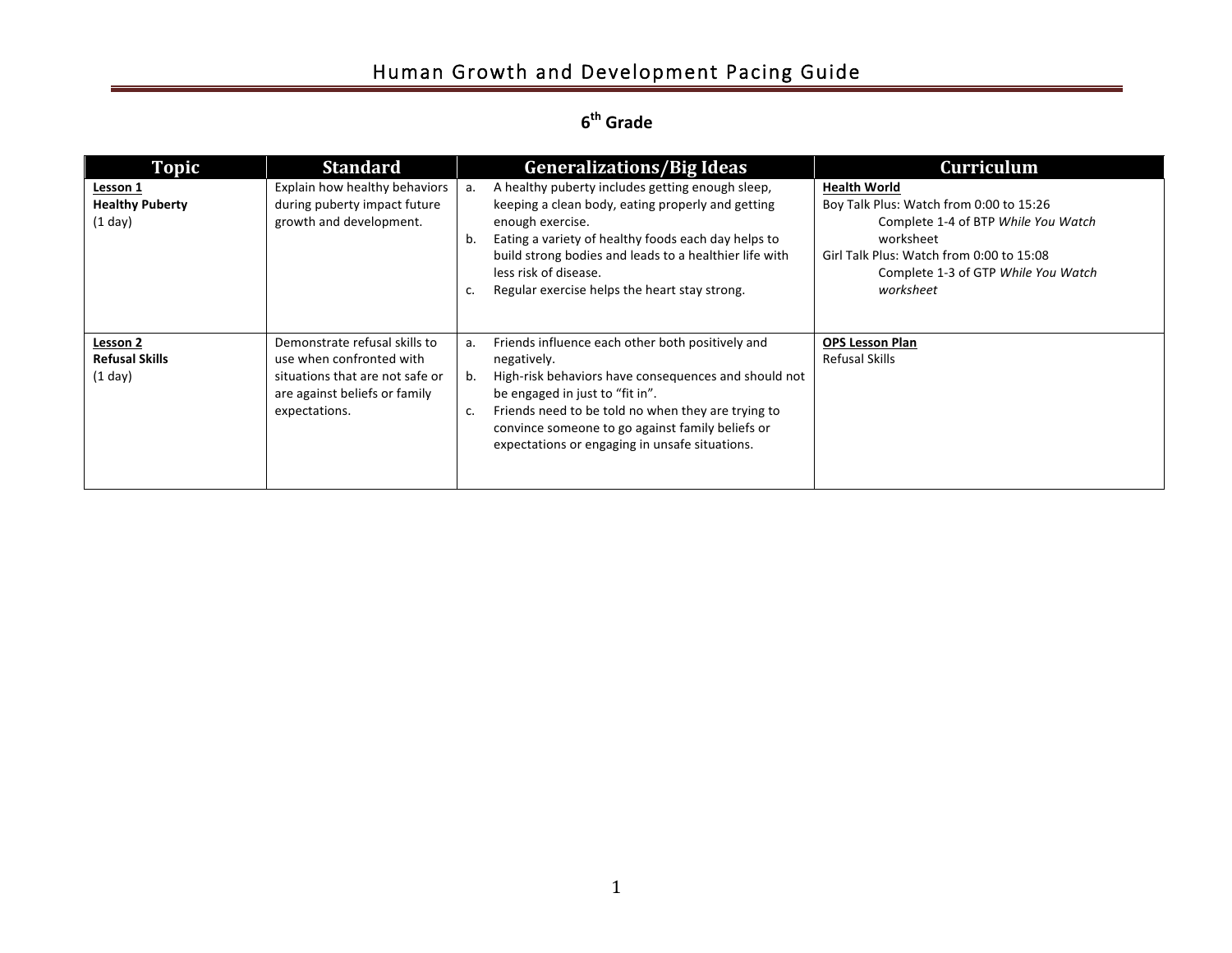# Human Growth and Development Pacing Guide

**6<sup>th</sup> Grade** 

| <b>Topic</b>                                         | <b>Standard</b>                                                                               | <b>Generalizations/Big Ideas</b>                                                                                                                                                                                                                                                                                                                                                                                                                                                                                                                                                                                                         | <b>Curriculum</b>                                                                                                                                                                                   |
|------------------------------------------------------|-----------------------------------------------------------------------------------------------|------------------------------------------------------------------------------------------------------------------------------------------------------------------------------------------------------------------------------------------------------------------------------------------------------------------------------------------------------------------------------------------------------------------------------------------------------------------------------------------------------------------------------------------------------------------------------------------------------------------------------------------|-----------------------------------------------------------------------------------------------------------------------------------------------------------------------------------------------------|
| Lesson 3<br><b>Prenatal Development</b><br>$(1$ day) | Describe the human<br>reproductive process.                                                   | Men and women have specific cells in their bodies<br>a.<br>(sperm cells and egg cells) that enable them to<br>reproduce.<br>Conception occurs when a sperm and egg are joined.<br>b.<br>Vaginal intercourse is the most common way for a<br>sperm and egg to join.<br>When a woman is pregnant, the fetus grows inside her<br>d.<br>uterus.<br>Pregnancy is a 40-week cycle that ends with birth<br>e.                                                                                                                                                                                                                                   | <b>Health World</b><br>BoyTalk Plus: Watch from 19:46 to 31:59<br>Complete 5-9 While You Watch worksheet<br>Girl Talk Plus: Watch from 15:09 to 42:30<br>Complete 4-9 GTP While You Watch worksheet |
| Lesson 4<br>STDs, HIV/AIDS<br>(1 day)                | Define STDs (sexually<br>transmitted diseases)<br>and how they are or are not<br>transmitted. | STDs are caused by bacteria and viruses that can be<br>a.<br>found in semen, vaginal fluids and the blood of an<br>infected person.<br>Sexual contact without protection or sharing needles<br>b.<br>with an infected person are the most common ways<br>for a person to get an STD. Caution: Condoms may still<br>fail to protect against STDs or pregnancy.<br>Gonorrhea, syphilis, HIV/AIDS, Chlamydia, HPV<br>c.<br>(Human papillomavirus or genital warts), and herpes<br>are examples of sexually transmitted diseases.<br>STDs caused by bacteria can be cured, but those<br>d.<br>caused by viruses are treated but never cured. | <b>OPS Lesson Plan</b><br><b>STDs</b>                                                                                                                                                               |